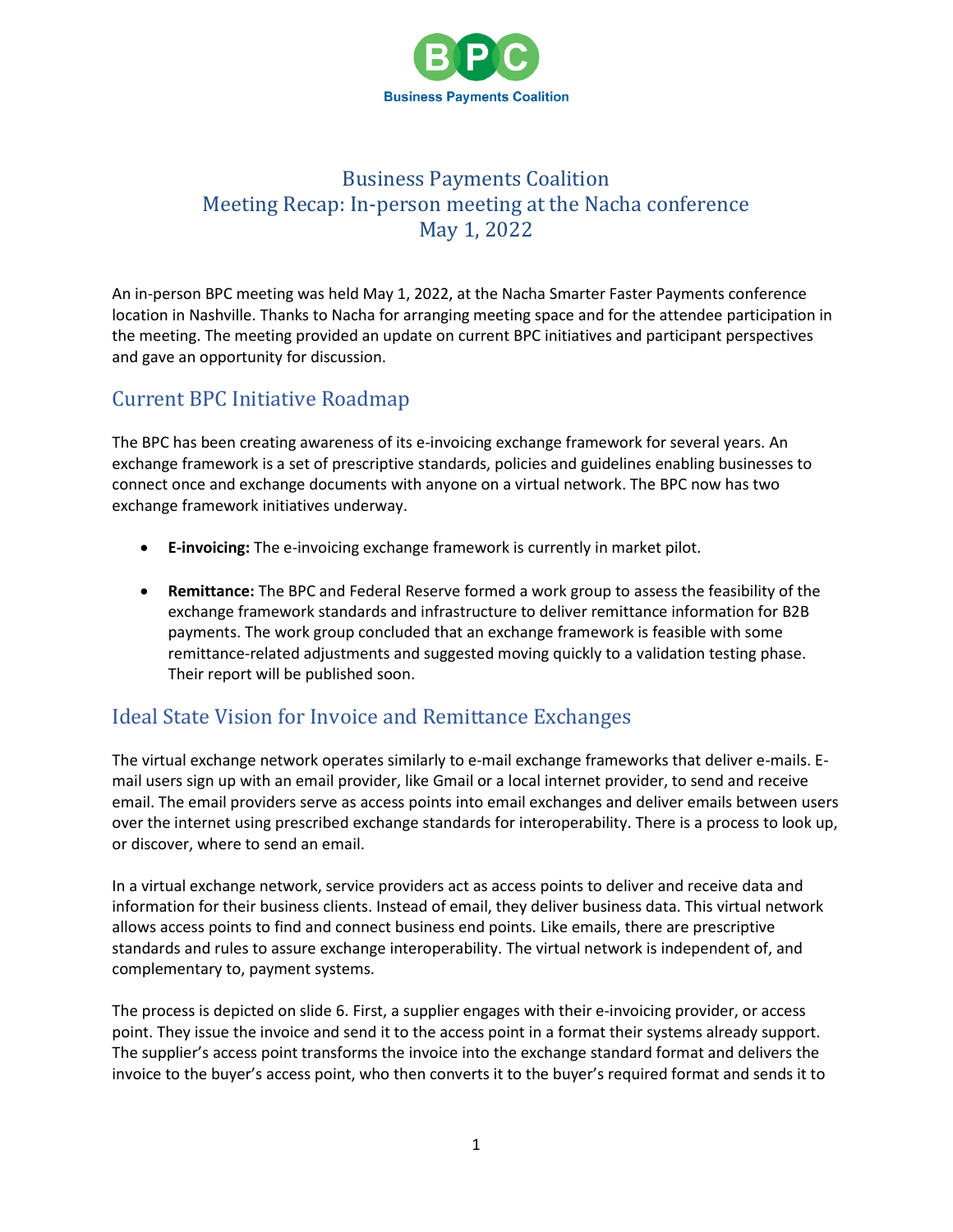

the buyer. The buyer processes the invoice and pays through whatever payment type they prefer (instant payment, ACH, card payment).

The remittance information can be sent through a parallel set of access points in the same way as invoices, except the process is flipped: the buyer sends remittance information to the supplier. The discovery and delivery standards are the same; however, remittance information uses a different data standard.

This virtual exchange network minimizes the need for businesses to change their AP or AR systems because access points map and convert invoice and remittance data for them. The network is secure because access points are authenticated, and data is encrypted during delivery. The network is a delivery mechanism only and does not store data.

### Benefits

Businesses

- Connection to one access point provides a single source of information for all other businesses on the network. It reduces manual processes from emails and portals.
- Structured data enables automation and straight-through processing and reduces exceptions.

Providers

- The framework allows enhanced services that work within provider's current operating model.
- Prescribed standards reduce development, operational and maintenance costs.

### E-invoicing Market Pilot

The e-invoicing market pilot is underway, with 35 providers participating in 3 waves. The participants represent various stakeholder groups, including service providers, B2B networks, corporates, EDI providers, and banks. Pilot participants will represent all roles in the framework: sending and receiving businesses and access points.

# Remittance Delivery Assessment

The remittance delivery assessment work group concluded that the discovery and delivery standards work for remittance information and there are no technology gaps. The work group identified some adjustments needed for remittance information. ISO 20022 is recommended for the remittance data model. The work group recommended next steps to follow the path set forward by the e-invoice exchange framework.

The work group is transitioning to a validation phase to demonstrate the operational feasibility of a remittance exchange framework and continue building industry momentum and confidence prior to a market pilot.

# Work Group Member Perspectives and Participant Discussion

Zack Dikhtyar and Alisa Enotaeva of DocStudio, participants in the e-invoice market pilot, gave their perspectives.